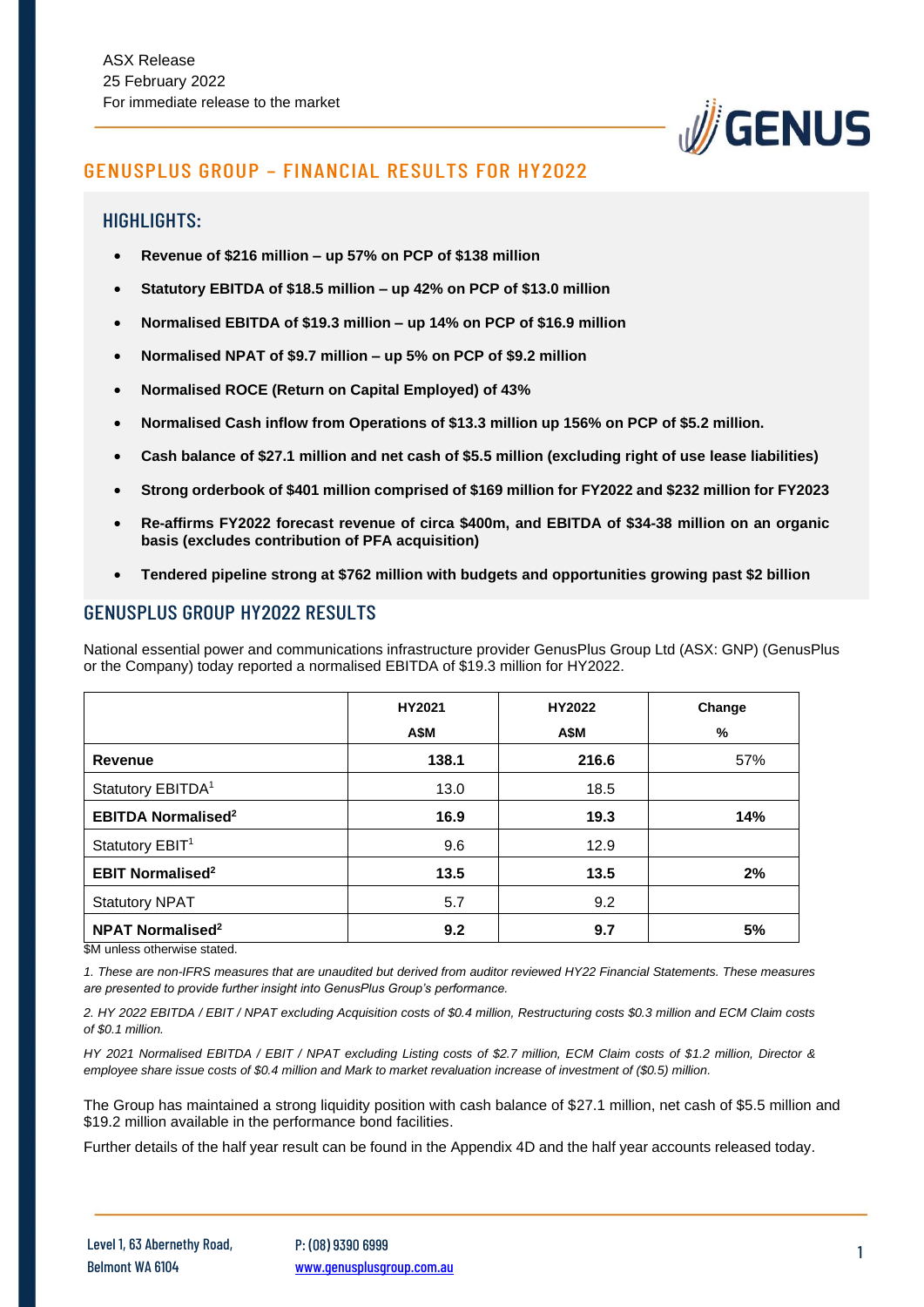

### COMMENTARY AND OUTLOOK

Commenting on the performance of the business, David Riches, GenusPlus Managing Director said:

*"I would like to recognise the significant contribution made by the workforce in delivering these results. The workforce across Australia is to be commended for delivering record revenue and earnings whilst adapting to the changing environment in the face of COVID-19.*

*Revenue from expected recurring revenue continues to grow and is now at an annualised \$122 million. This is a pleasing result as it provides the foundation for the future growth of the Genus group."*

#### OUTLOOK

The Group continues to achieve significant growth in its business underpinned by existing contracted work, revenue from recuring clients, and anticipated revenue from its existing tender pipeline of works.

The Group reaffirms the previous guidance announced on 30 August 2021 of FY2022 revenue expected to be circa \$400m with FY2022 EBITDA expected to be in the range of \$34-38 million on an organic basis (excludes the contribution of the Pole Foundations Australia acquisition).

During the period the Group acquired selected key contracts, intellectual property, IT systems, plant & equipment and employee contracts of Tandem Corp Pty Ltd (In Liquidation) to expand the capability of the Group's communications division and the relationship with Telstra which provides a national presence in the communications sector. This acquisition incurred a loss of \$1.7 million EBITDA from acquisition date (6 August 2021) as 140 staff were retained from the business to streamline the integration and pursue new works. Recent Telstra and HyperOne contract wins (see ASX announcements 13 January 2022 and 17 January 2022) in relation to our communications division, provides confidence in improved performance across future reporting periods.

We have experienced some project delays due to Covid-19 on the east coast during H1 FY2022.

The Group derives a significant amount of its revenue from Western Australia so the impact from Covid-19 related matters has not been material to date. However, we expect some impact in H2 FY2022. Covid-19 impacts have been factored into the forecasts.

We have seen some impact from shortages of labour resource in electrical trades in our substation division which has been factored into the forecast.

Genus continues its rebranding and restructuring to make better use of the "Genus" name, branding and logo. This will simplify the offering to clients and enable better cross-selling of the Group's services.